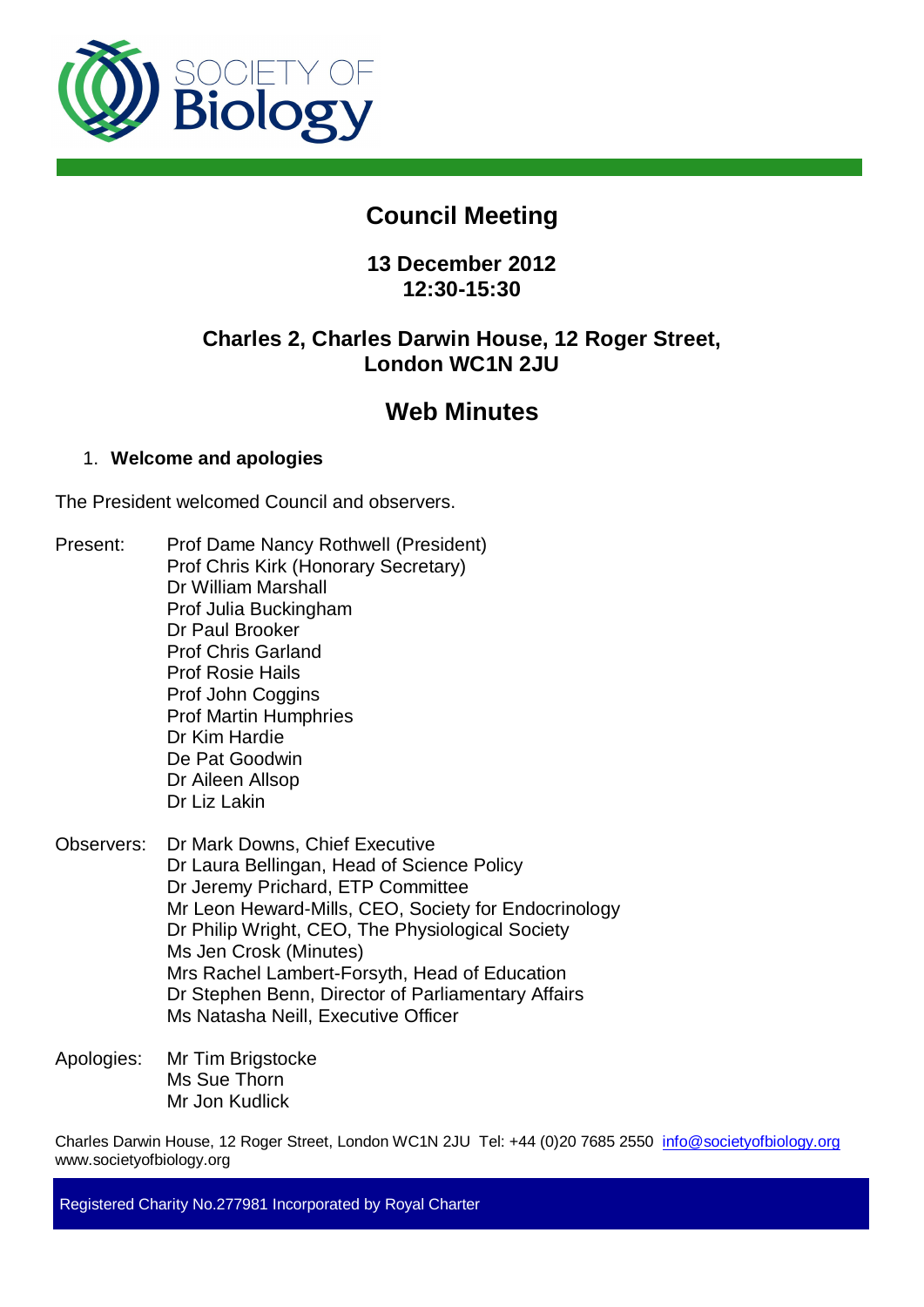

1.1 Declaration of interests

Martin Humphries (MH) declared that he had become a Vice-President of the Academy of Medical Sciences.

## **2. Minutes of the previous meeting held on 13 September 2012**

2.1 Review of action points

All actions had been completed.

2.2 Matters arising not on the Agenda

Nothing reported.

2.3 Approval of Minutes and Web Minutes

Council **approved** the Minutes and Web Minutes of 13 September 2012.

2.4 Conflicts of interest

None reported.

## **Section A: Policy & Strategy**

## **3. Reform of ETP & MMC Committees**

Mark Downs (MD) reported that due to the growth of the Society policy activity had greatly increased. It was therefore timely to review the roles of ETP and MMC Committees. Council agreed that it was important that Education, Training and Science Policy stay together but to further segment the workload using task forces where appropriate and triaging work to focus on the key areas where decisions are needed.

Council suggested setting up more focussed working groups within ETP, as this had worked well for Accreditation.

It was agreed that the MMC Committee should proceed with a more virtual model, with one meeting per year but regular focus group meetings as recommended.

Council felt there needed to be consistency across the two Committees and suggested a similar structure for the Terms of Reference. They agreed the Chair would normally be an observer at Council meetings.

## **4. Report from MMC**

MD reported that membership had increased from around 10,500 in 2009 to the current figure of just over 12,000. Fellowship had grown consistently and student figures had increased following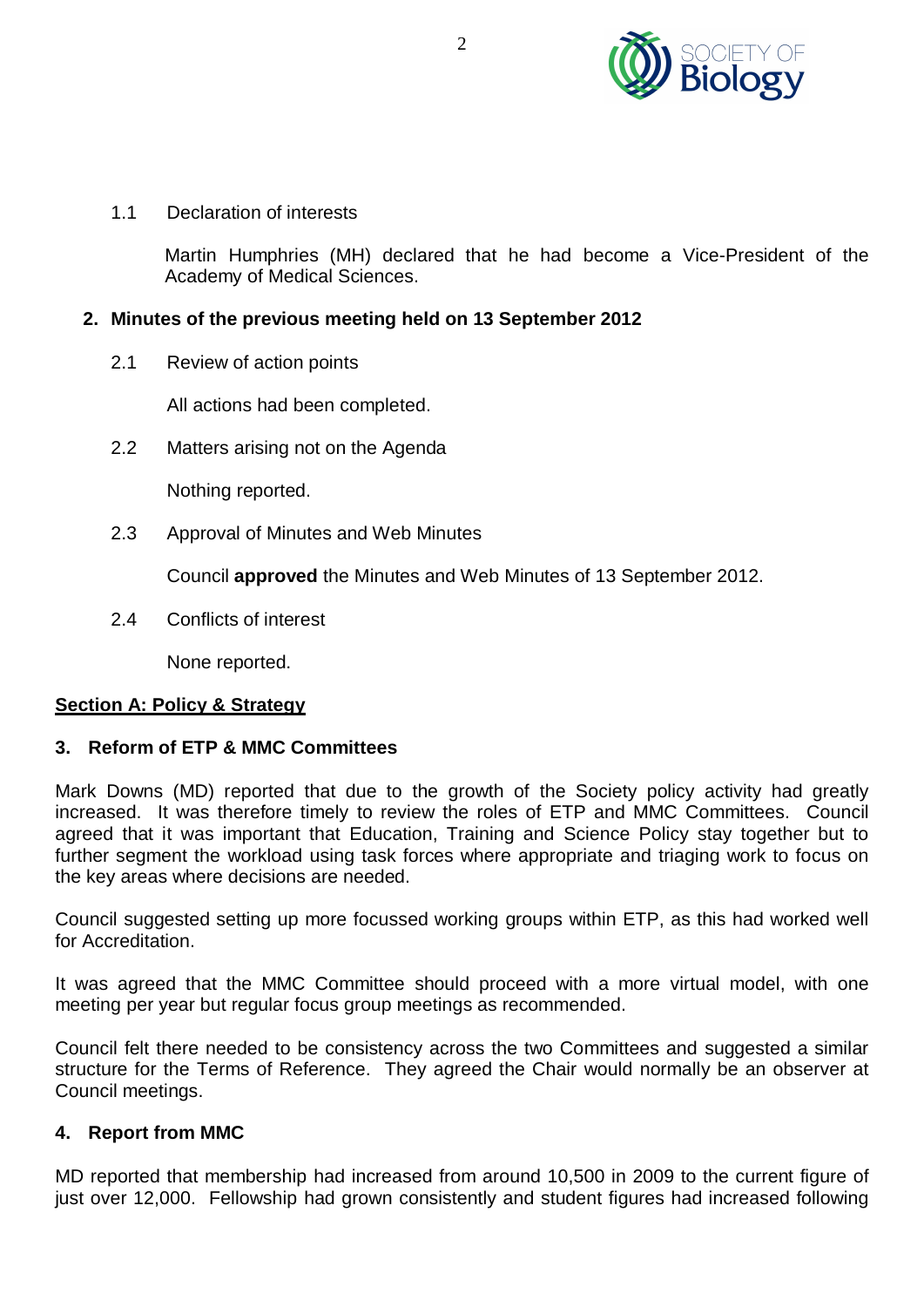

Life Science Fairs. MSB grade continued to be a struggle and was down by 500-600 over the first three years partly due to many organisations ceasing to pay employee fees. The Society had increased member benefits as well as Registers and training for members. Council suggested the Finance Committee should look at fees at their next meeting in February. One medium and three smaller organisational members had been recruited and AstraZeneca had rejoined.

Media engagement had been extremely successful during Biology Week, resulting in increased visits to the Society website.

The Society had been successful in a first stage Wellcome Trust Society Award celebrating genetics, generating £180k if approved at the next stage. Parliamentary work had grown over last quarter and the recent Parliamentary Reception had been well attended by both MPs and Peers.

Contact had been made with the Society of Authors and the Book Prizes were due to be launched in March/April 2013.

## **5. Accreditation**

The Society had been successful in its bid to the Growth & Innovation Fund and additional staff had recruited. Tremendous impact had been achieved in recent months, with an increasing number of organisations putting themselves forward. Assessor training days had been held, with 45 currently trained. Work was being undertaken on developing a single year Masters Degree for *in vivo*, this approach could then be adapted for other stand-alone Masters Degrees.

5.1 Terms of Reference

## **Decision: Council Agreed the revised Terms of Reference.**

## **6. CBiol & CPD – next steps**

Around 4,000 emails and 3,000 letters had been sent stating that the Society was moving to an online CPD system and if requested, could assist with the process. To date, around 1,000 members had registered. An offer was in place for current retired members who did not wish to undertake CPD, thus allowing them to retain their CBiol status. Honorary CBiol was suggested for retired members in the future.

Staff made clear that the CPD scheme required a balance of formal and informal activities. The Society had an obligation to the Science Council to audit 2.5% for their licensed registers. Council asked to see a summary of the audits once completed.

## **7. Teacher benefits – next steps**

Rachel Lambert-Forsyth (RLF) gave an update on Teacher benefits. The Big Biology Giveaway had been oversubscribed and there was a plan to run it again in 2013. With the new funding from the Welsh Government, there was potential to do more along these lines in Wales.

## **8. Three Year Business Plan**

MD reported that the 'Three Year Business Plan' was intended to be a publicly available document and following previous feedback, there would be a link to the relevant website page, so that each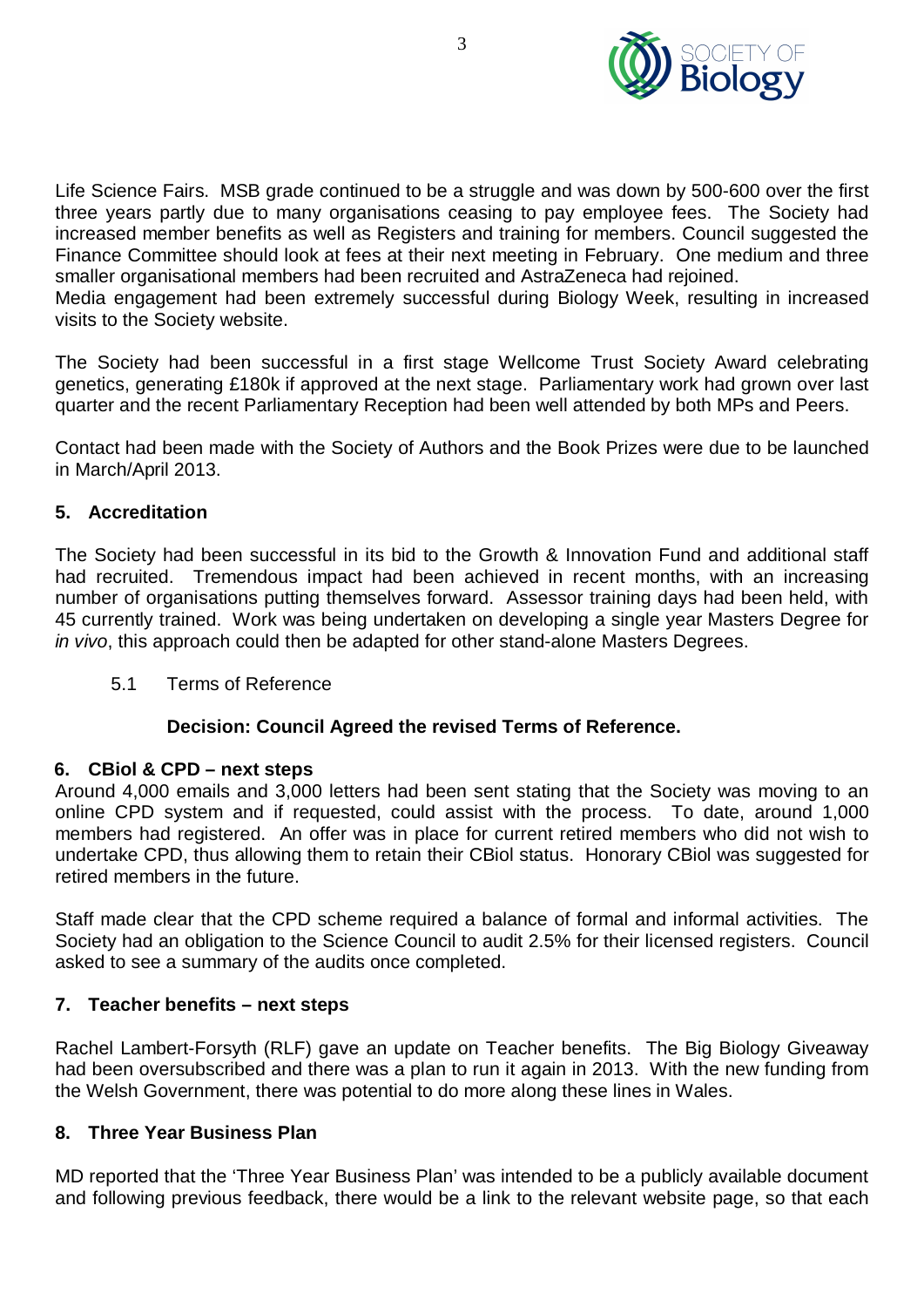

past objective could be reported on. The objectives had been made shorter and the values would be discussed at the staff away day on 18 December.

Council fed back on the vision section at the beginning and suggested it should state a vision that embeds biology in Society. A suggestion of 'Biology matters to everyone' could be a good strapline. It was felt that there should be a few boxes to highlight the work that relates to each area, for example: food/environment/medical. It was suggested that a small example box and image could appear on each page, as well as sharpening up what would be delivered. The deliverable 'increasing media impact by 20%' needed to be measurable and this could be done by column inch measurement or media mentions, for example.

Council felt there was not enough included for the general public wanting to know more about biology. The President added that public engagement was an area that needed to be revisited. "Discovery" also needed to be included. It was agreed that two documents should be produced, one more for internal use and one for outreach. However, Council agreed the draft objectives for current planning purposes.

#### **Other Issues**

MD noted that there had been a huge amount of work done by the Animal Sciences Group and proposed a vote of thanks to Professor Clive Page, who steps down as Chair at the end of 2012. Council fully agreed. Dominic Wells was due to take the position in January.

MD reported that, following a joint meeting with the Royal Society, Royal Academy, IoP and RSC in late February, the Dissemination Group would be looking at starting a newsletter. Sue Thorn had asked that the profile of RDC's work be made clearer.

MD reminded Council how much work was being undertaken on Education reform. The Baccalaureate was currently under consultation and RLF welcomed any information and views from Council.

The President discussed the letter from Lord Krebs at the House of Lords on possible subjects for new enquiries.

On Science Policy there had been, similarly, large amounts of activity including on consultation guidelines, Plant Science and the REF.

## **Section B: Operational Issues**

## **9. Chief Executive's report**

MD reported that European work was growing and he had also recently met with the American Institute of Biological Sciences, which paralleled the Society in that it had individual members and MOs although worked under contract on peer review for the US Government for significant parts of its income. They shared the same issues as the Society and were very keen to work more closely and share ideas. Open access had become a critical area for the sector and he felt that, as the Society was not a major publisher, we should play an even greater role. The President felt that the Society should particularly focus on stimulating debate.